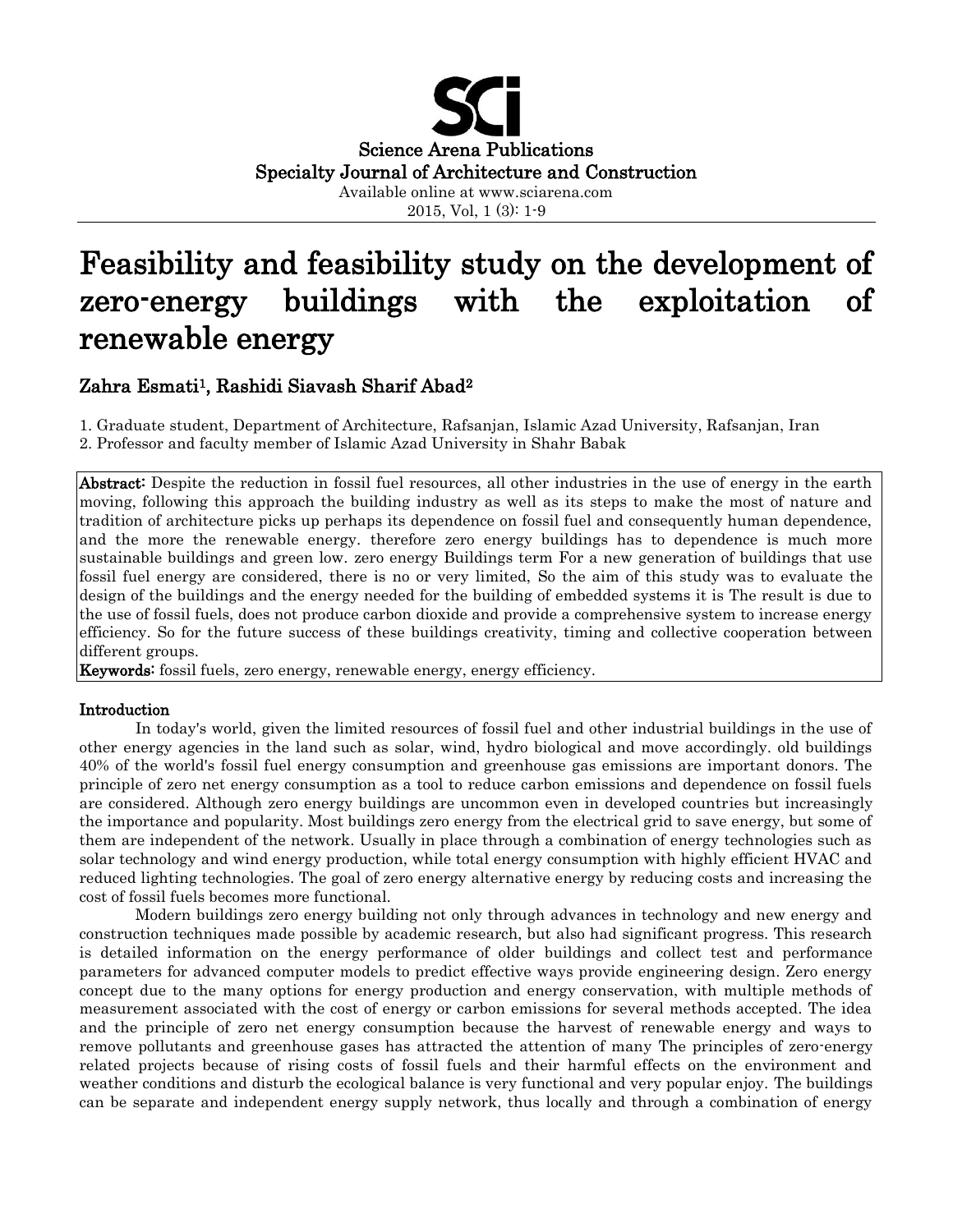technologies and renewable energy such as solar, wind and bio-fuels is provided. While using its own technology for ultra-high-efficiency lighting systems and heating and cooling energy consumption less is attempted. In other words, a zero-energy building to clean energy optimization of energy consumption in different parts of the building and the intelligent use of renewable technology establishes a balance between energy production and consumption. Current office buildings and residential sector, at around 4% of the country's fossil fuel consumption is allocated Although buildings with zero energy consumption even in developed countries today are very scarce and even rare, But since independence from fossil fuels and help reduce carbon emissions in developing countries and has attracted much attention.

## Definition of energy

When early humans began to use their energy so far, energy and new energy into old energies divided, Old energy include wood, coal, wind energy, oil, .... are. Renewable energy includes solar, wind, hydrogen, nuclear, nuclear energy and so on. These days everyone is talking about saving energy and space scientists their best to find ways to get more energy and are cheaper and from wind, solar, tidal and nuclear energy also seek help. But it is interesting to know that scientists may have a hard time, provide a precise definition of energy. In fact, if stored energy to do work or the ability to define, to a large extent been able to offer a definition of energy. Although this definition is not very comprehensive and complete truth of our existence and the world around us with no energy and even turn it into various forms impossible, Therefore, energy is neither created nor destroyed and the definition of energy say that energy is the ability to do work. This means that all beings to work should not consume food to feed energy stored in the muscles they can use it when necessary With the advancement and technological revolution all devices and machines to use different kind of energy is actually always the case for other energy conversion and this eventually leads to things.

#### Technology

Although the technology from the Greek word logos, meaning techno and conversation skills, and it can be taken as often logy lead scientific terms, Technological translated, but in fact the technology is much deeper and more ambiguous consequences. The origin of this word in the Greek language is the language, Technion is something that belongs to techne. About the meaning of these words should consider two things, first, that techne is not only the name and artisan skills but in addition to the name for intellectual skills and fine art, techne belongs to processing, to Puoyisis, all the way from the absence of what is going on and to attend the proceeding, Techne is something poetic, that latter point is more important about the word techne must be considered, that the word techne from the beginning to the time of Plato has been associated with the word episteme. Both on cognition in the broad sense of the word implies, and such knowledge is a viable solution and development stemming understanding and insight into the nature of an object or idea (pour Ismail, 1390).The knowledge and skills in science, technology and art of word association. This concept lies a wise man interacts with nature achieves its general laws and the rehabilitation of this legislation in the environment and has created ideal conditions desired applications.

## Technology transfer

Technology transfer can be technological transfer of intellectual property such as skills, knowledge, equipment and methods of manufacture of the products or extended to other sites, via conventional methods defined legal or otherwise. Strengthening production and the establishment of a strong and dynamic economy, requires a broadening and deepening of the industrialization process. In the meantime, technology plays a major role, Technology transfer occurs in two types of vertical transmission and horizontal transmission or transmission research and development, Technical information and research findings applied to engineering design and development phase is transferred and then enters the commercialization of technology in the production process. The horizontal transfer of technology from one level to the same level of ability in one country is transmitted to another location capabilities, In this case, the higher the cost of the receiver technology for effective technology transfer and absorption is reduced done.(Zahtabchiyan, Naseri Gygluo, 1393).

In other words, the technology transfer into the specific technological factors developed countries to developing countries in order to enable the latter countries in the preparation and implementation of new production tools for the development and expansion of existing tools, Technology transfer is the process of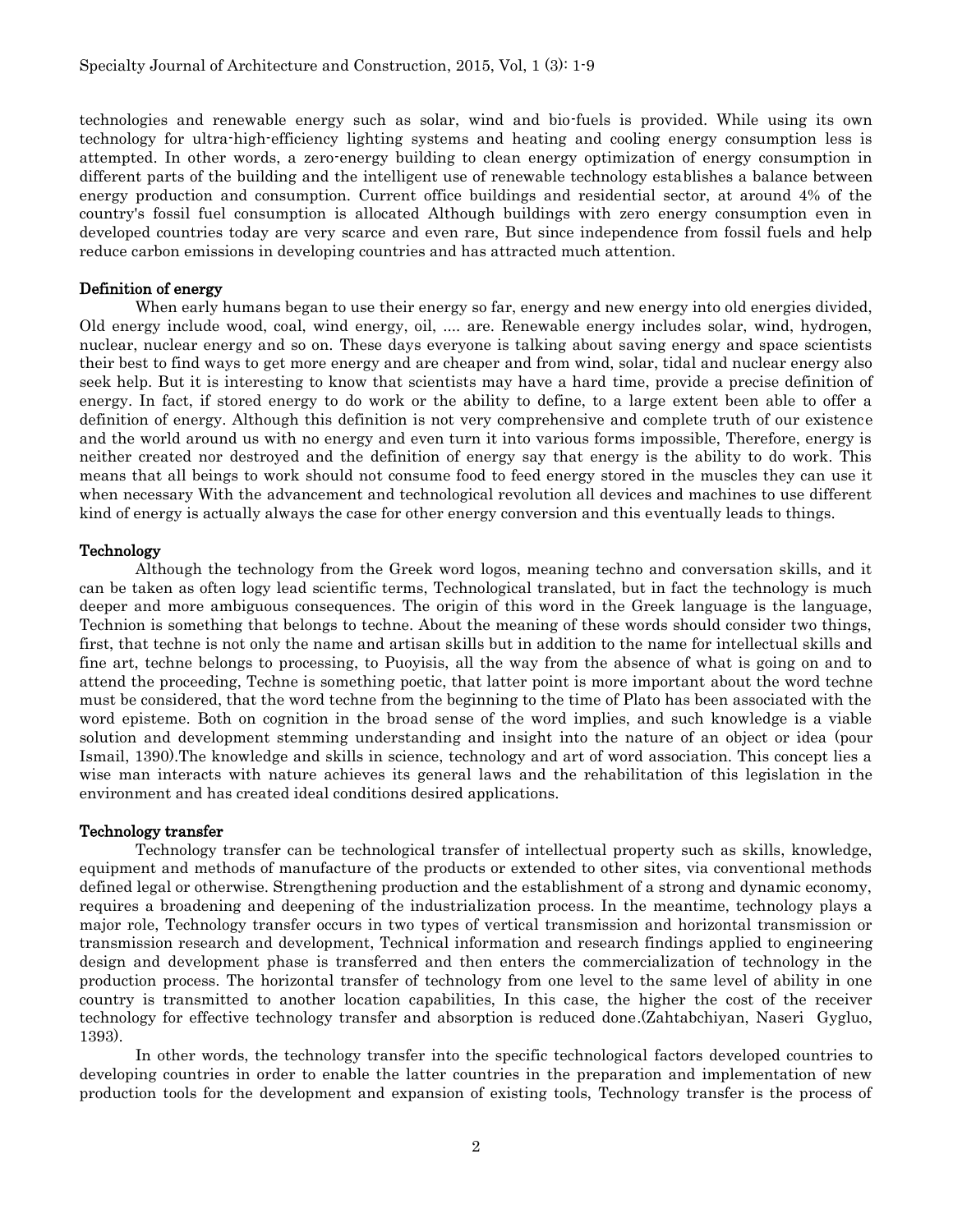supply and demand for technology that offers a range of machines, tools, information services, skills and knowledge to be included. (pour Ismail, 1390).

#### Developed technology

General led the technology development process, strengthen, expand and improve existing technology and new technology as well as education related to economic development, social (same).

## Management technology

Technology Management is an interdisciplinary field of engineering science and knowledge and art of combining and integrating the management. Its focus is on technology as a key element in wealth creation. Can boost wealth creation factors such as knowledge, intellectual capital, effective utilization of resources, protecting the environment and other factors that are effective in increasing the standard and quality of life (Hamidi, 1391) The main objective is to understand the true nature of technology management, technical developments, particularly in the advanced technology sector effort Regulatory developments so that not only different firms can confidently rely on their technology, but with opportunism, their success in the global competition provide. Unlike the fields of industrial engineering technology management and industrial management that their main objective is to improve production efficiency, trying to focus on the technology and processes, including research and developed, innovation, technology transfer and technology cooperation, how to use new technologies and deepening of existing technologies in various manufacturing and service companies, determine and managing.

## The definition of sustainable development

End of fossil fuel resources and increasing environmental problems and threats that creates energy for human life on earth, As the driver of secondary energy consumption was increasing importance, especially after the signing of the Kyoto Protocol, as codified in the framework of energy consumption in industrialized countries was defined as one of the main indicators of sustainable development, respectively (Arab, Baratti Malayeri , 1388).

According to studies, between 15 and 20 percent of total energy consumption of residential space is the amount of each country Shows cost a lot and destruction of natural resources and environmental degradation have largely( Askari Nejad, 1393) According to available statistics, residential building of the nation's biggest consumer of energy (Riyazi, Hosseini, 1390).

The concept of sustainable development was first proposed in the Brundtland Assembly and was adopted at the Rio Earth internationally. The most acceptable definition of sustainable development, the definition given in the report Brat land. According to the report, sustainable development is development that meets the current needs of mankind, without the ability to meet the needs of the next generation damage (Samadi, Ouji Mehr, 1390) Sustainable development means providing solutions to the traditional pattern of physical, social and economic developed, which could cause problems such as the destruction of natural resources, destruction of ecosystems, pollution, increase of population, the prevalence of injustice and low quality of human life stop. Sustainable development is a process in which economic policy, finance, trade, energy, agriculture, industry and other policies that are designed to lead to the development which is economically, socially and ecologically sustainable And it made sense to invest enough in the areas of education, health, population and energy, so that the social debt for future generations to come. The main objective of sustainable development, the provision of basic needs, improve living standards for all, better administration maintain ecosystems and a safer and happier future listed Finally, it can be said that sustainable development is a holistic concept and related to all aspects of human life and the implementation of sustainable development model requires fundamental changes in national and international politics (Melat Parast, 1388).

#### Sustainable Architecture

The application of sustainability concepts in architecture, new post in the name of sustainable architecture, ecological building, green architecture and environmental architecture is open, all of them the same meaning And on environmentally friendly architecture defines the principle of sustainable architecture is based on the fact that a small part of the surrounding buildings, and should act as part of the ecosystem and the life cycle adhered to (Soflaee, 1383).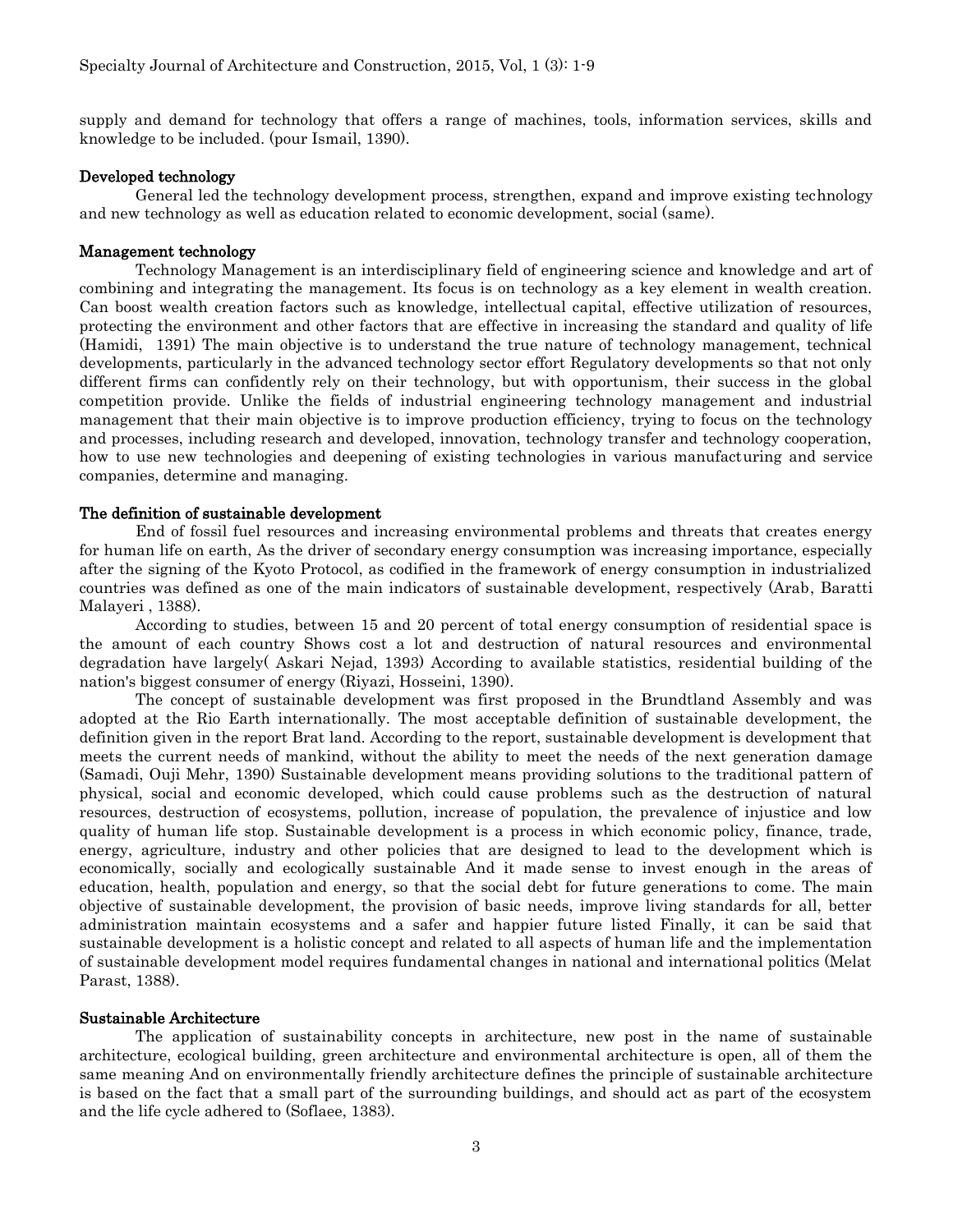Taken together different ideas, we can say that the subset of sustainable architecture sustainable design One of the most important contemporary logical reaction against contemporary problems, is industry, sustainable architecture, like other categories of architecture, with its own rules and generally involve three stages: 1. Energy saving 2. To return to the cycle of life 3. The design of each of them have their own special strategy. Identification and study of these measures, not only to greater understanding of the environmental architecture should be designed to do it sells, It led him to the style of design that is optimal for modern man in every way, his needs and also to respect its future resources (Sayadi, Madahi, 1390).

#### Step Energy saving

The principle of one hand the proper operation of renewable energy sources, such as fossil fuels, to reduce consumption pays And on the other hand to better control the use of renewable natural resources as reserves and persistent serious attention For example, one of the rich and famous, the energy from the sun today by photovoltaic technology to provide electricity and water consumption in the building, it used to be. To control the sources, three types of strategy can be considered, including energy conservation, water conservation and preservation of the material. As you can see, focusing on these three sources, because of its importance in the construction and operation of buildings.

#### To return to the life cycle stage

The principle of sustainable architecture is based on the idea or theory that matter is a form usable in a different way, It is useful without being harmed. On the other hand, due to the principle of the design function, prevention of pollution of the environment. The idea for this purpose on three occasions, examined the building. The steps are as follows pre-construction, construction and post-construction stage is important to note that these steps are related to each other and there is no clear boundary between them. For example, you can use recycled materials in the construction phase, after the construction of a building as the primary materials used in construction.

## Step design for man

Originally designed for man, the last and perhaps most important principle of sustainable architecture. This principle is rooted in the requirements for the maintenance of chain ecosystem is necessary that they, in turn, ensure human survival. This strategy essentially has three maintenance of natural resources, urban planning, design and comfort of man which is focused on enhancing the integration between the building and the outside of it and between buildings and people using them. In fact, we can say that to achieve sustainability, the designer must take these steps and principles that define a framework for sustainable design in its design and in terms of the composition of the balance (Mellat Parast, 1388).

#### Design and construction of zero energy buildings

The most advantageous in terms of cost steps to reduce energy consumption in a building usually happens during the design process. To achieve energy efficient, zero energy design is substantially different from the performance of the contract. Successful zero-energy building designers typically time-tested principles of passive solar energy or artificial conditions with facilities to combine work place.

Sunlight and solar heat, prevailing winds and cold ground under a building can be fixed inside the daylight and temperatures with minimum mechanical tools provide. Zero energy buildings are usually optimized to use passive solar heat energy and thermal mass to stabilize the daily temperature variations are combined and in most weather conditions are well insulated. All the technologies needed to create zero energy buildings today without order are available.

Complex 3D computer simulation tools for planning how the building works with a number of design variables are available. Including design variables, building orientation to daily and seasonal position of the sun and in the window type and placement, depth protrusions, type and amount of insulation building elements, bleeding, productivity and efficiency of the heating equipment, cooling, lighting and other equipment as well as water Climatic region. The simulation designers to predict how a building will perform before it is built and enabling them to contribute to the economic and financial implications of cost-benefit analysis or life cycle assessment model are suitable.

Zero energy buildings with remarkable energy-saving features are built. Using highly efficient heating and cooling loads for double insulation, high performance windows, natural ventilation and other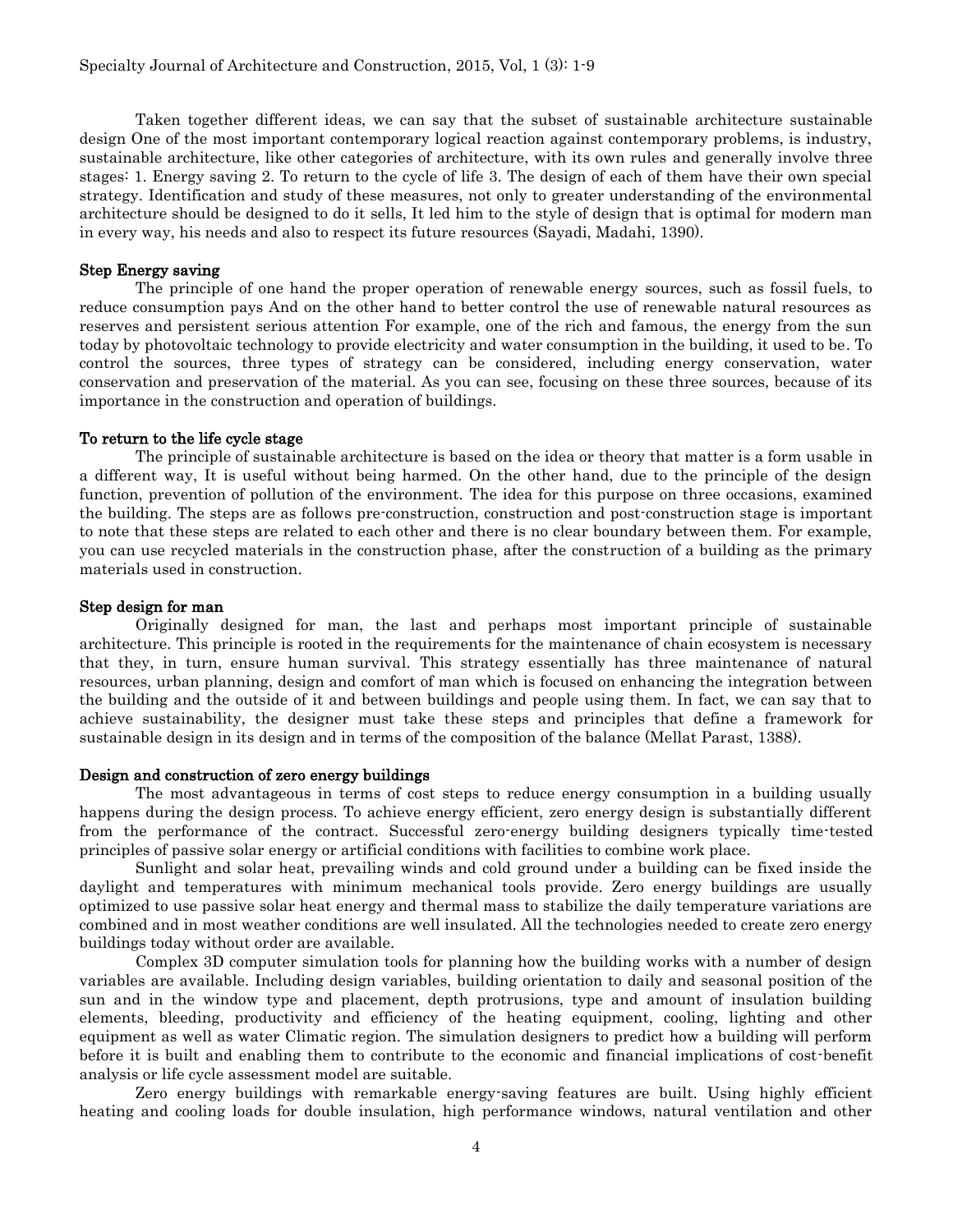techniques have lessened. These characteristics depending on the climatic zones where construction is taking place are different. Water heating loads can be fixed with the use of water conservation, waste heat recovery units, using highly efficient solar thermal water heating equipment, water cut. The daylight with roof windows or solar tubes can be 100% daily lighting in their homes. Fluorescent lamps and LED lights that illuminate the night usually 3.1 or less than filament bulbs, they do not produce electricity consumption and unwanted heat sources. And miscellaneous electrical loads can choose efficient appliances and minimizing phantom loads or power will be reduced. Other techniques to reach net zero depending on the weather shelter of land, well-insulated walls using straw building blocks, building panels made before Vitruvienbuilt and roof elements are in addition to the external perspective for seasonal shade.

Zero energy buildings are usually bilateral use of energy, including durable goods are designed. For example, the use of the refrigerator for heating domestic water, waste water heat exchangers, administration and computer services, media and body heat to warm the building. The buildings of the old buildings thermal energy may be used to pass out. They may heat recovery ventilation, hot water heating cycle, combined heat and power units attract their capital.

## The use of energy

Zero energy buildings, energy available to meet the needs for electricity, heating or cooling is used. In the case of micro-generation technologies may be different for each house to provide heat and electricity to the building by solar cells or wind turbines for electricity and fossil fuels or solar heat collector with tank thermal energy for heating outdoor seasonal STES used. A thermal energy reservoir in the summer season can be cold in the winter by storing the cold basement used. To deal with the volatility of the required zero energy buildings are frequently connected to the electricity network and electricity transfer network However, when excess electricity is produced and when enough electricity to your home. Other buildings may be fully automated. Energy consumption is often more effective in one area but combined scale, for example, a home node, analgesics group, region, country and so on. Instead of home-made. A regional energy efficiency of such use of energy, transmission and distribution of electricity loss is virtually eliminated. The amount of the loss is about 2.7 to 4.7 percent of the energy is transferred. Energy consumption in commercial and industrial applications should benefit from mapping the area. Production of zero fossil energy consumption to the position of geothermal, micro-hydro power, solar and wind to keep this concept is needed.

Zero-energy neighborhoods, such as the creation of Bed ZED in the UK and those that are expanding rapidly in California and China, may use distributed generation schemes. This may in some cases include district heating, cold water for people, wind turbines, etc. are common. The current plans to use ZEB technologies to build entire cities or zero energy independent of the network they use there. (.: John Willey p. 286)

#### Energy versus energy conservation

One of the main topics of debate in zero energy building design in the balance between energy supply and consumption of renewable energy, solar energy and wind energy is distributed. Most zero energy homes use a combination of the two strategies. As a result of substantial government subsidies for photovoltaic solar electric systems, wind turbines and photovoltaic etc are. Which is called zero-energy building is a typical house with distributed renewable energy technologies. Such houses have emerged in places where aid is significant pv power transmission job But many so-called zero-energy homes, as well as public services are billed. This type of energy without saving surplus energy may be the cost of the current price of electricity generated with photovoltaic equipment depending on the local price of electricity does not work And may also require energy and resources, so this method is less ecology.

Passive solar building and passive house designs of the 1980s, reduction of heat energy consumption by 70 to 90 percent of energy consumption active in many areas have shown. For new construction and sophisticated design it can be less costly to do a typical building materials. Very few industry experts have the skill or experience to take advantage of passive design. Such projects than solar photovoltaic panels on the roof of a building is expensive, inefficient, we are typically very affordable. A few kilowatt-hour of photovoltaic panels that 2 or 3 dollars per annual kWh production cost equivalent to America's dollar may be the only external energy requirements by 15 to 30 per cent. . Seasonal energy efficiency ratio over conventional air regulator BTU 000/100 (110 MJ) over 7KW photovoltaic electricity needs while working outside the network is not enough for the night. Engineering techniques of passive cooling system could better regulation needs 70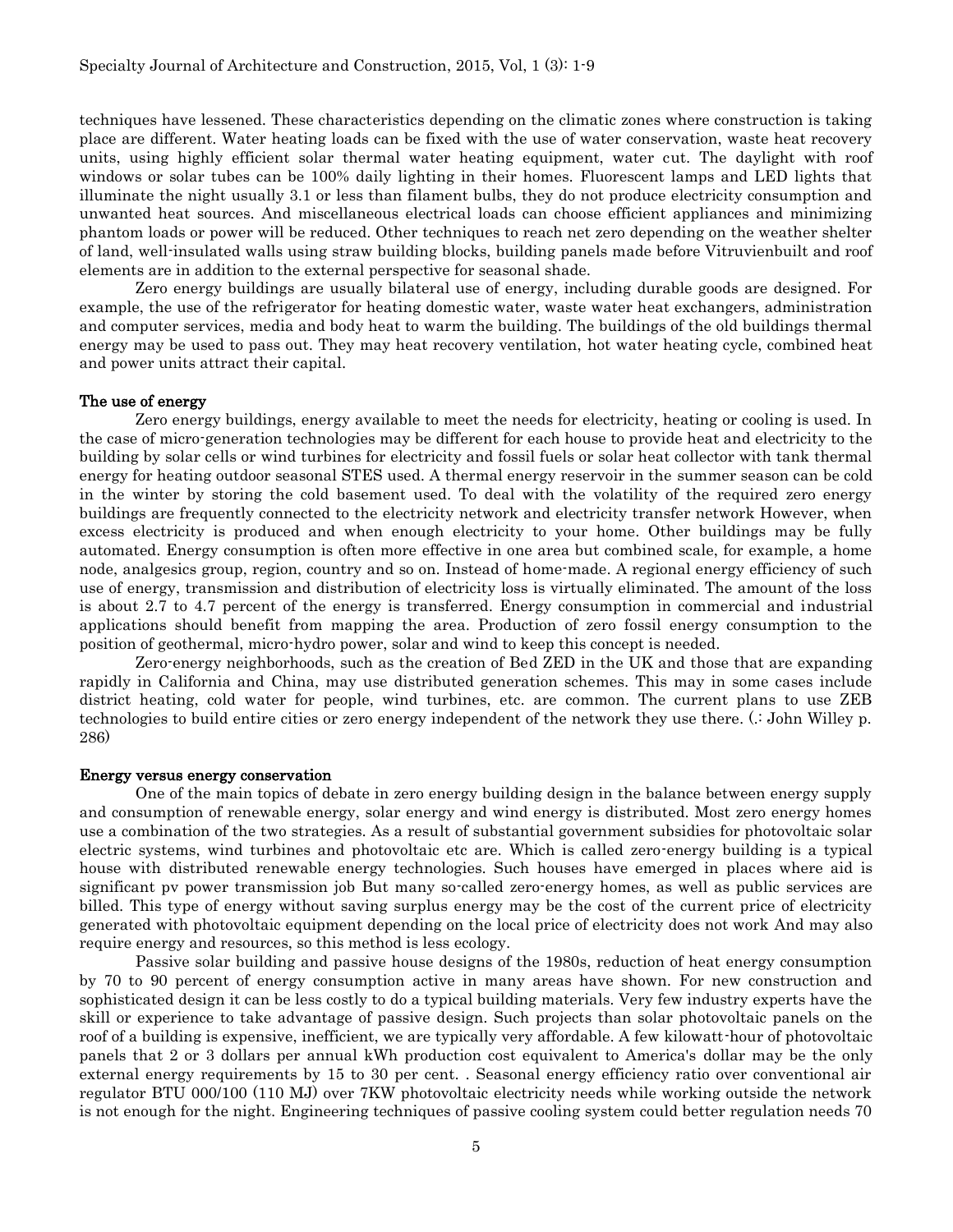to 90 percent by air. Electricity produced by photovoltaic when overall demand for electricity is lower cost spent.( Human Kinetics. p. 12)

#### Operation occupants

Energy used in a building can vary greatly depending on the status of its occupants. Accept what is considered comfortable is widely varied. Studies of similar homes in the United States of America, stark differences in energy consumption have shown, some houses are more than twice as much energy than other homes. Occupants can adjust the differences in thermostats, varying levels of illumination and hot water and electrical devices variable amount or variable loads use the connection.

#### Certified energy

Many green building certification programs to building zero energy consumption to reduce energy consumption only a few percent below the minimum required by law are not required. Leadership in Energy and Environmental Design LEED certified by the Green Building Council Green America and the world was created, which includes check lists designed measurement tools, not the tools. Tips inexperienced designer or architect may choose to reach the required level even if it points the best options designed specifically not to a building or climate. In November 2011, the International Institute for the next life, a certificate will create zero energy buildings, designed as part of the challenge of residence, certificate of zero energy building simple, affordable and perfect for transparency is important.

 $\Delta$ Berkeley Planning Journal 27: 31–55. Retrieved 2015-04-15.

## Character zero energy buildings

To mismatch will be able to identify four different types of zero energy buildings:

Construction of electricity demand associated with the installation of photovoltaic systems for the construction of photovoltaic power and a wind turbine at the site, Solar thermal, heat pumps, small buildings, heat and electricity demand as well as the installation of photovoltaic systems in combination with a solar thermal collectors, heat pumps and heat storage is responsible.

Wind, Solar thermal, heat pumps, small buildings, heat and electricity demand, as well as a wind turbine in combination with a solar thermal collectors, heat pumps and heat storage are responsible.

Existing buildings to establish a relationship between the quantity of heat and electricity demand has been defined with the aim to reach zero. (Case in a city in Denmark is available). lunda,H,Marszalb,, A. , Heiselberg, P. , 2011.pp. 1446-1654

## Features and benefits of zero energy buildings

A unique feature of this building is that the annual net energy consumption is zero. On the basis of this structure using factors such as wind and greenhouse architecture and building energy demand is reduced as much as possible And part of the building's energy is provided by solar energy. Due to the adoption of new standards in the design of the building makes the building energy consumption compared with a conventional building reduced to 90%. Taking advantage of representing the ideas of traditional architecture combined with modern aspects of this building style is concerned. The other advantages of these buildings can be traced to the following points:

The security of the owners of the buildings from rising energy prices more easily because of the design and setting a uniform ambient temperature isotherm Requires less energy costs less maintenance due to high energy efficiency reduces the cost of monthly net life high reliability For example, photovoltaic systems with a warranty of 25 years and rarely have problems caused by climate change. Reduce costs of buildings in the decision to turn it into a zero-energy building zero energy buildings of the future increase in the value of traditional buildings with the rising cost of fossil fuels.

#### Zero energy buildings flaws

High initial costs and the need for user training capabilities they lack the technical knowledge and the necessary experience in the design and construction of zero energy buildings photovoltaic cell technology to reduce prices about 17% of the. This will cause the cost of investment in energy production systems based on solar energy is also reduced.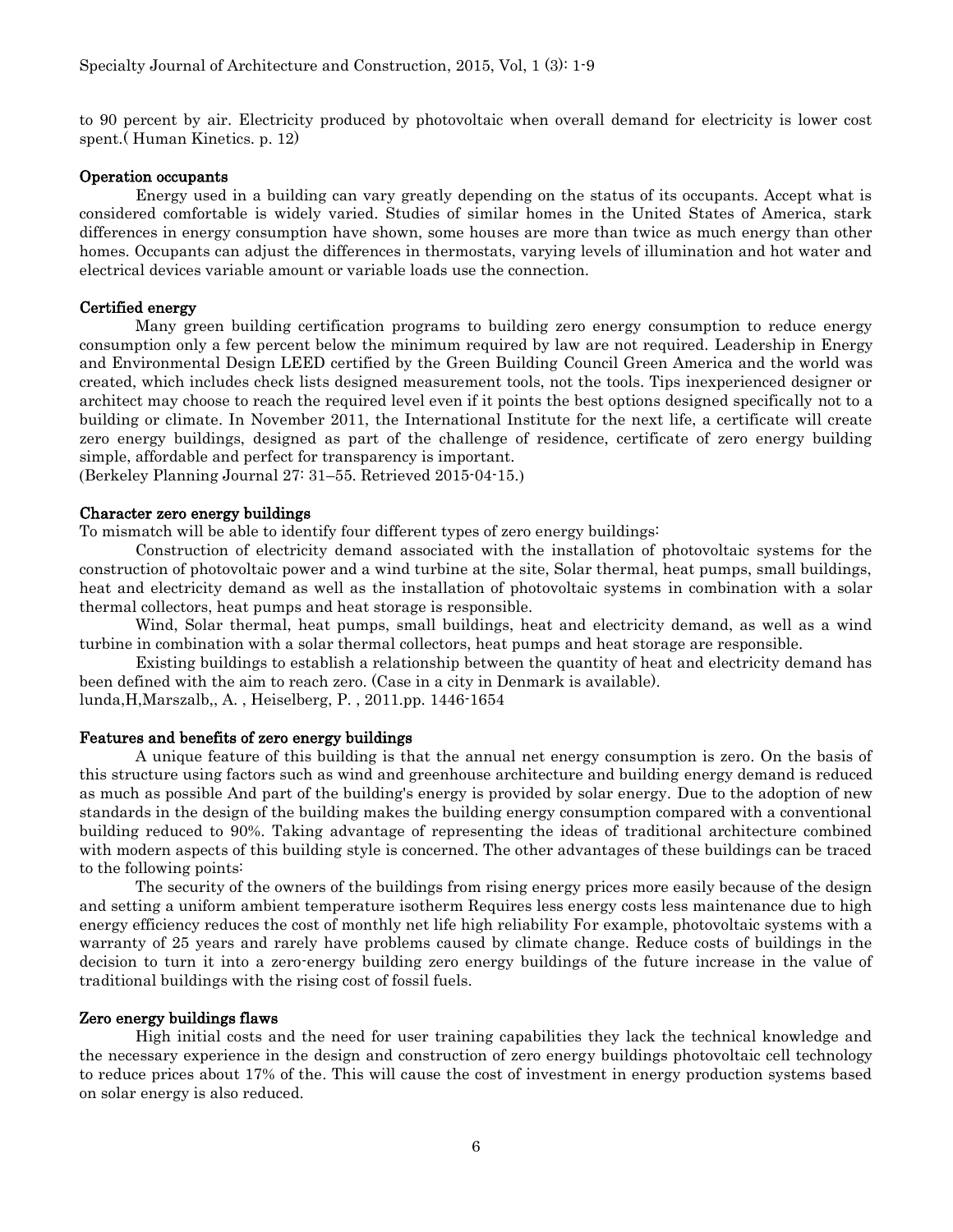Reduced ability to sell these buildings because of the initial costs and the need for competition in the sale of solar energy absorbed through the skin in the southern part of the building only has the highest efficiency and in other respects because of the shadow of its efficiency will be reduced.

## Difference and goals of the zero-energy building and green building

Green Building Green Building category of buildings is said to environmental conservation in the lifetime of a building, from design and construction to operation and re-committed. The eco-friendly buildings, in addition to the use of renewable energy and energy efficiency a priority in that it is small, it shows the environmental perspective is evaluated. The ultimate goal of green buildings, efficient use of resources and reduce the negative impact of buildings on the environment. Zero energy buildings is one of the key goals of green buildings to be fully realized and reduces greenhouse gas emissions and the duration of use of the building will be. However, they can not be in all areas such as waste reduction and waste or use of materials Back to Nature, considered green. Green building strategy in the energy used by engineers to design the building with views of the sun's energy is often implemented energy-efficient buildings. In this position the windows of buildings, walls, porch, canopy and trees that provide shade in the summer should be so oriented and most of the sun in the winter. In addition, the convenient location of the window can increase the amount of light in daylight (Daylighting) and reduction of electrical energy consumption is lighting during the day. The use of active solar energy technologies (Active solar) and passive (Passive solar), energy solar electric (Photovoltaic), use of green space on the roof (Roof garden) is one of the effective strategies in this sector. But in front of the green, zero energy buildings (Zero-Energy Building or Zero net energy), which are applied to buildings annual energy consumption and zero carbon emissions are not producing. In today's world, given the limited resources of fossil fuel, buildings, industry and other organizations to use in the field of energy such as solar, wind, hydro biological and their motion.

The idea and the principle of zero net energy consumption because the harvest of renewable energy and ways to remove pollutants and greenhouse gases, has attracted much attention. Today, projects with zero energy due to increased costs of fossil fuels and their harmful effects on the environment and weather conditions and disrupting the ecological balance, are very practical and very popular.

The building can be independent of the power grid. Thus, energy locally and through a combination of technologies to produce renewable energy such as solar, wind and bio-fuels will be provided. While the use of specific technologies for highly efficient lighting systems and heating and cooling, less energy consumption has been attempted. In other words, in a zero-energy building to clean energy optimization of energy consumption in different parts of the building and the intelligent use of renewable technologies, the balance between energy production and consumption is established. One of the main goals of green buildings and zero energy buildings reduce energy consumption for heating, cooling, electrical and building energy efficiency is also increased. To reduce energy consumption and create a green building should be building design, reduce energy waste in buildings. As a result, existing solutions using high-performance windows and insulation of walls, roof and floor of the building.

Marszal,A.J,Heiselberg,P. , bourrelle,J.S. ,Musall, E. voss,K. ,sartori, I. and napolitano,A. , 2011.

#### Architecture design solutions to enhance the energy efficiency of buildings zero

Buildings have a significant impact on energy consumption. The implementation of standards for energy savings and determine the precise control of the amount of energy used in buildings is critical. One of the most important issues raised in recent years energy crisis. Faced with an energy crisis caused minimize energy waste in buildings considered. On the basis of this zero energy buildings using factors such as wind, greenhouse, atrium, storage hot water deep in the ground, awnings, solar pan, heat the flue can be greatly reduced energy needs of buildings and part of building energy by using solar energy and air flow is provided.

## Stretching and building orientation and layout of interior spaces

Strain and orientation of the impact on business building solar thermal energy and the use of natural lighting buildings. Zero energy buildings is tried until one or two storey buildings and in front of the building on the ground are extensive. This is in addition to more space on the roof for the implementation of the facilities available, makes up more space on the south side of the building, and the possibility of using solar energy during the day increases. Zero Energy Building Research Institute at Karaj, the building has two floors and a stretch of East, West to building more spaces to the maximum solar heating and natural lighting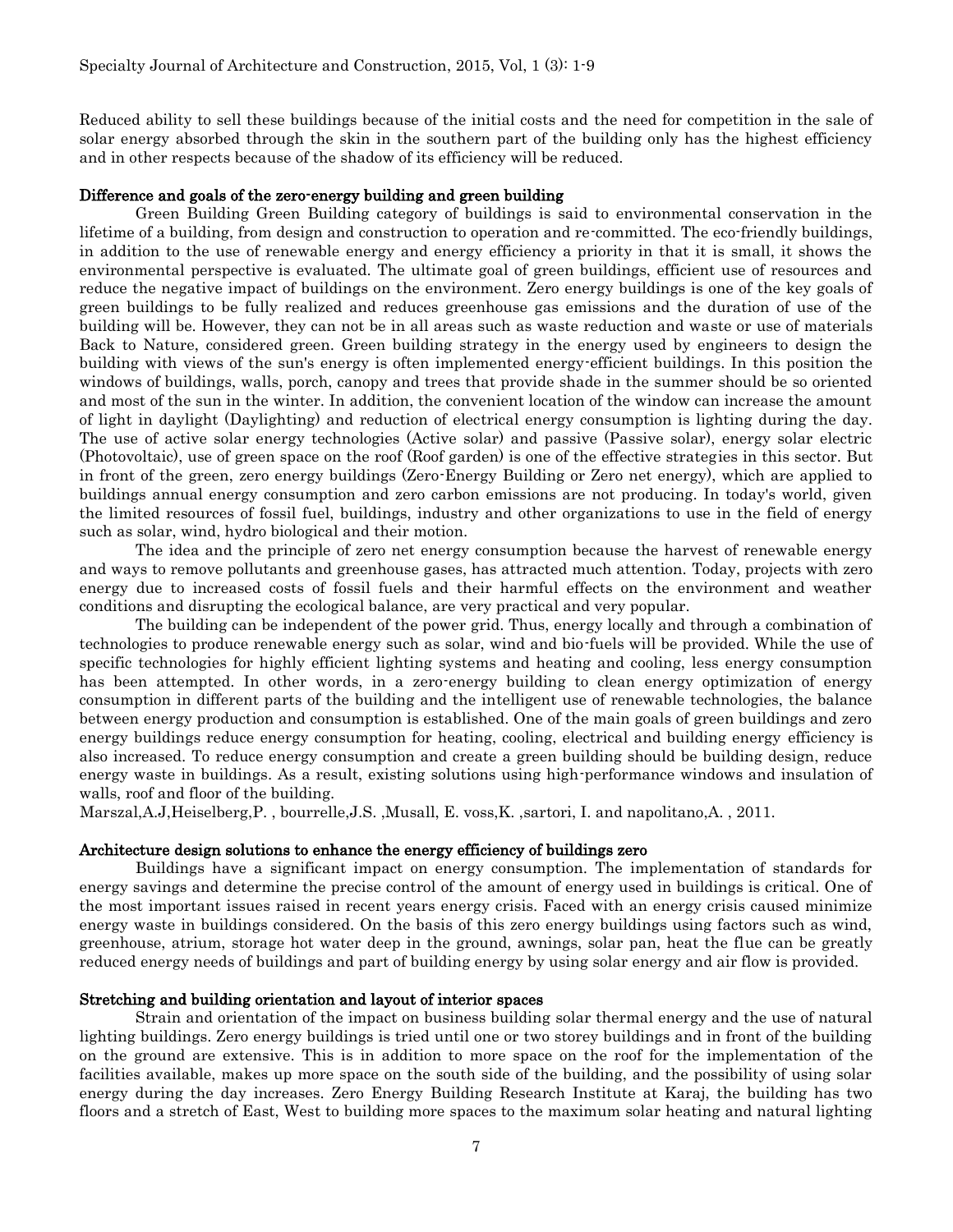use. Zero energy building in locating spaces, spaces that have a higher profile on the ground floor and on the south side of the building are located. Located on the south side of the space makes it possible to make the maximum use of space, light and heat of the sun. In addition, due to more traffic that takes place in these spaces, their location on the ground floor leads to easier access to these spaces and prevent energy waste in low traffic areas others.

User-less spaces on the north side of the building and on the first floor also been considered. Note that these spaces need less energy, Located on the north side causes them to only use the system when building facilities, access to their energy needs as well as their placement on the first floor and stay away from places of movement, to waste causes have less energy.

#### Way layout spaces in the building

Storage spaces with high thermal requirements on the south side of the building Storage spaces with low thermal demands on the north side of the building The areas of high traffic levels, on the ground floor near the entrance of the building Storage spaces with low traffic away from the entrance and first floor of the building

Due to the angle of the sun in different parts of the planet, depending on the geographical coordinates of the point are different, the orientation of the building at any point of the planet to absorb maximum solar energy is also different. To determine the orientation of the building on the ground of simulation software IES VE is used. The application of three-dimensional model of the building, is rotated at various angles and in every orientation of the building, the building energy consumption and energy absorbed from the sun is calculated.

Then, according to the requirements and priorities of buildings intended for the best orientation for the building is elected. Zero Energy Building Research maximum absorption of solar energy in the heating of buildings is a priority and The best orientation to the building by turning it clockwise 5 degrees is calculated Which reduces heating energy consumption of buildings by 3.1% compared to the horizontal building.

#### Insulation in the building

Increasing the amount of insulation causes buildings to reduce energy consumption of buildings, but the initial cost of the project increases. On the other hand, if it is necessary to increase energy efficiency in buildings using solar systems larger, it will also increase energy consumption compensated as a result of the initial cost of the project to bring. Therefore, finding an optimal point for the insulation of the building where the greatest energy savings can be achieved with the minimum cost necessary to determine the amount of insulation. It is also necessary to consider the extent of insulation in the building process is applicable. Research zero energy building materials, building insulation chosen so that the coefficient of thermal power to the requirements of article 19, 40% improved.

## Technological solutions to enhance the efficiency of zero-energy buildings

Glass smart: smart glass type of glass that uses the light absorption of new technologies can be changed in the case of glass. Glass films of its kind. (Gharavolbashi, Saharkhiz, 1391)

Solar panels: In this method using solar cells produce electricity directly from sunlight is possible. Solar cells are a type of semiconductor that is made from silicon, the second most abundant element of the earth crust. When sunlight shines on a photovoltaic cell, the potential difference between the positive and negative electrodes and the resulting current flow is between them. Photovoltaic can be placed in the category of renewable energy technologies.( Http://www.elmefarda.com)

Water heaters Solar water heaters are composed of three main sections, including: the collector circuit piping, heat storage tank requirements. In most modern water heaters operating fluid and antifreeze solution in a closed cycle between the tank and the collector circuit piping is underway.

Solar desalination: the basics are simple solar water purifier and plastic or glass containers in the upper level plays a key role in the operation of the system. The sun's rays passing through the brine pond floor that is usually black to absorb more heat, Sea water or brackish water inside to warm up and the temperature rises, the water vapor is created and then hitting the inner surface of the cover glass where the temperature is lower than the temperature of the desalination plants, start the distillation by collecting this water, fresh water is obtained.( Understanding solar desalination Messenger lamp Electrical Engineering)